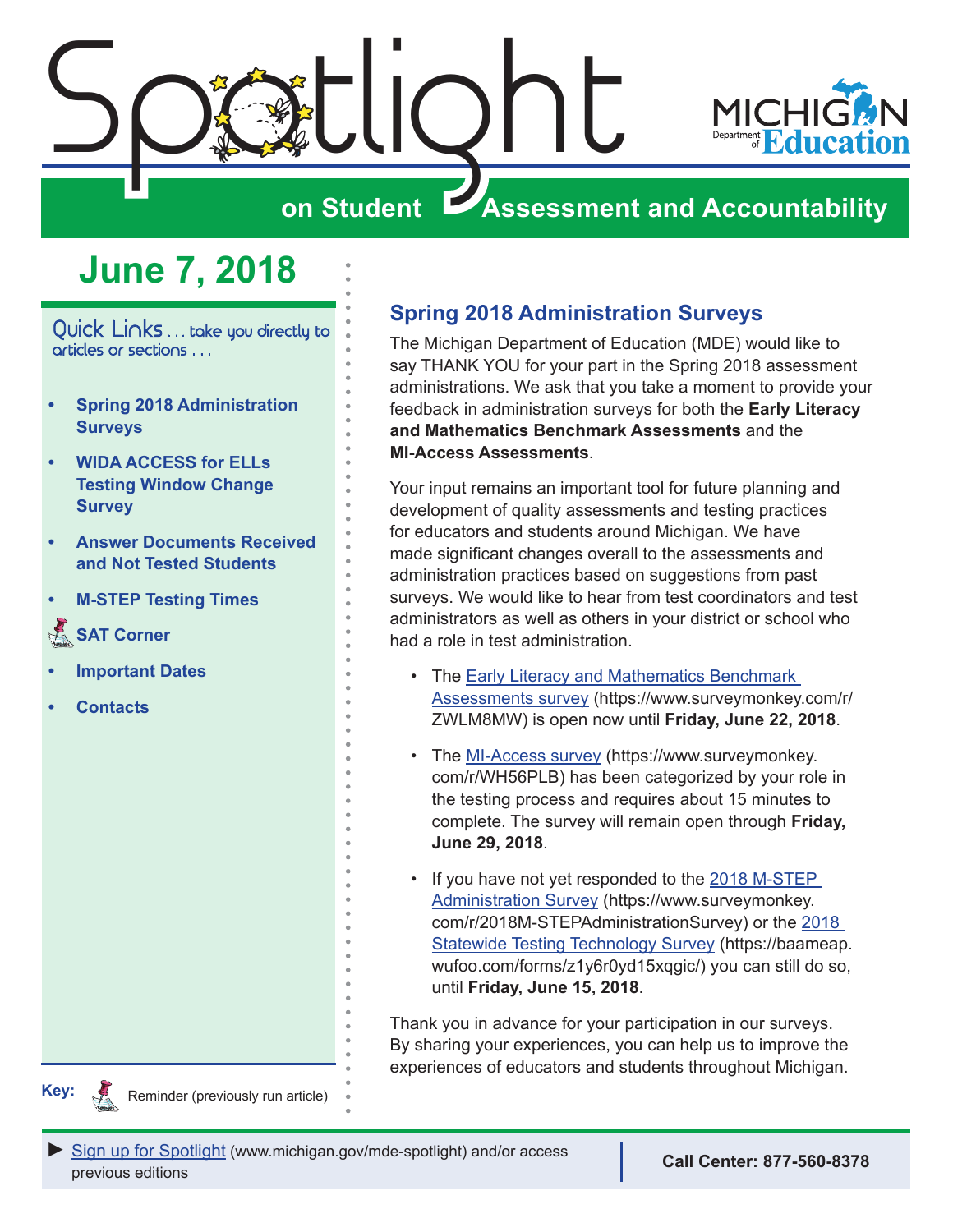### <span id="page-1-0"></span>**WIDA ACCESS for ELLs Testing Window Change Survey**

The Michigan Department of Education (MDE) and the Center for Educational Performance and Information (CEPI) are investigating ways to improve processes around exiting English Learners (ELs) who attain Michigan's exit criteria. One of these ideas is to consider changing the WIDA ACCESS for ELLs testing window.

The MDE asks districts to respond to a survey on this topic. The possible windows provided in the survey are based on:

- 1. knowing that districts must Pre-ID students and that the earliest time period in which we could use fall count day information for the purposes of Pre-ID is December, which means that the earliest the testing window could possibly occur is January
- 2. knowing that WIDA will not have the summative assessment prepared and ready for states to use until December
- 3. knowledge that some districts with large EL populations need a full six to seven weeks to test all of their students

The [WIDA ACCESS for ELLs Testing Window Change](https://docs.google.com/forms/d/e/1FAIpQLSdlHPBl8-HNH3_I7tLgGbDIqLJkl-CzdYzPisXj7xz4WkYhTQ/viewform)  [survey](https://docs.google.com/forms/d/e/1FAIpQLSdlHPBl8-HNH3_I7tLgGbDIqLJkl-CzdYzPisXj7xz4WkYhTQ/viewform) is open now through **June 30, 2018**.

### **Answer Documents Received and Not Tested Students**

The **Answer Documents Received and Not Tested Students** page on the OEAA Secure Site will open **June 11, 2018** for the M-STEP and MI-Access Spring 2018 assessments. Submission of not tested reasons will also be available for SAT.

Schools will have the ability to review answer documents received, submit answer document issues, and submit reasons that students did not take the SAT, and/or one or more of the required content areas for M-STEP and MI-Access. Note that the deadline for SAT answer document issues was May 30 and no additional answer document issues can be submitted for SAT.

- Answer document issues for M-STEP and MI-Access must be submitted by **5:00 PM on June 18, 2018**.
- Reasons that students did not test for SAT, M-STEP, and MI-Access must be submitted by **5:00 PM on June 25, 2018**.
- **REMINDER:** Submission of student data in the Michigan Student Data System (MSDS) for assessment and accountability reporting must be submitted and certified in MSDS by **5:00 PM on June 18 with an "as of date" on or before May 25, 2018** for grades 3-8, 11 and required 12 that were expected to take the MME, M-STEP, and MI-Access. See the directions for [Accountable](https://www.michigan.gov/documents/mde/Accountable_Students_Enrolled_and_Demographics_621314_7.pdf)  [Students Enrolled and Demographics](https://www.michigan.gov/documents/mde/Accountable_Students_Enrolled_and_Demographics_621314_7.pdf) on the [Secure Site Training web page](http://www.michigan.gov/securesitetraining) (www.michigan. gov/securesitetraining) and the [April 26 Spotlight](https://www.michigan.gov/documents/mde/Spotlight_4-26-18_621546_7.pdf) (www.michigan.gov/mde-spotlight) for details.

This is the only opportunity for schools to review the Answer Documents Received and Not Tested Students page to ensure all tests taken have been received; to verify other answer document information such as tests marked for prohibited behavior, nonstandard accommodations, etc.; and to provide reasons why students were not tested.

#### *(Continued on next page)*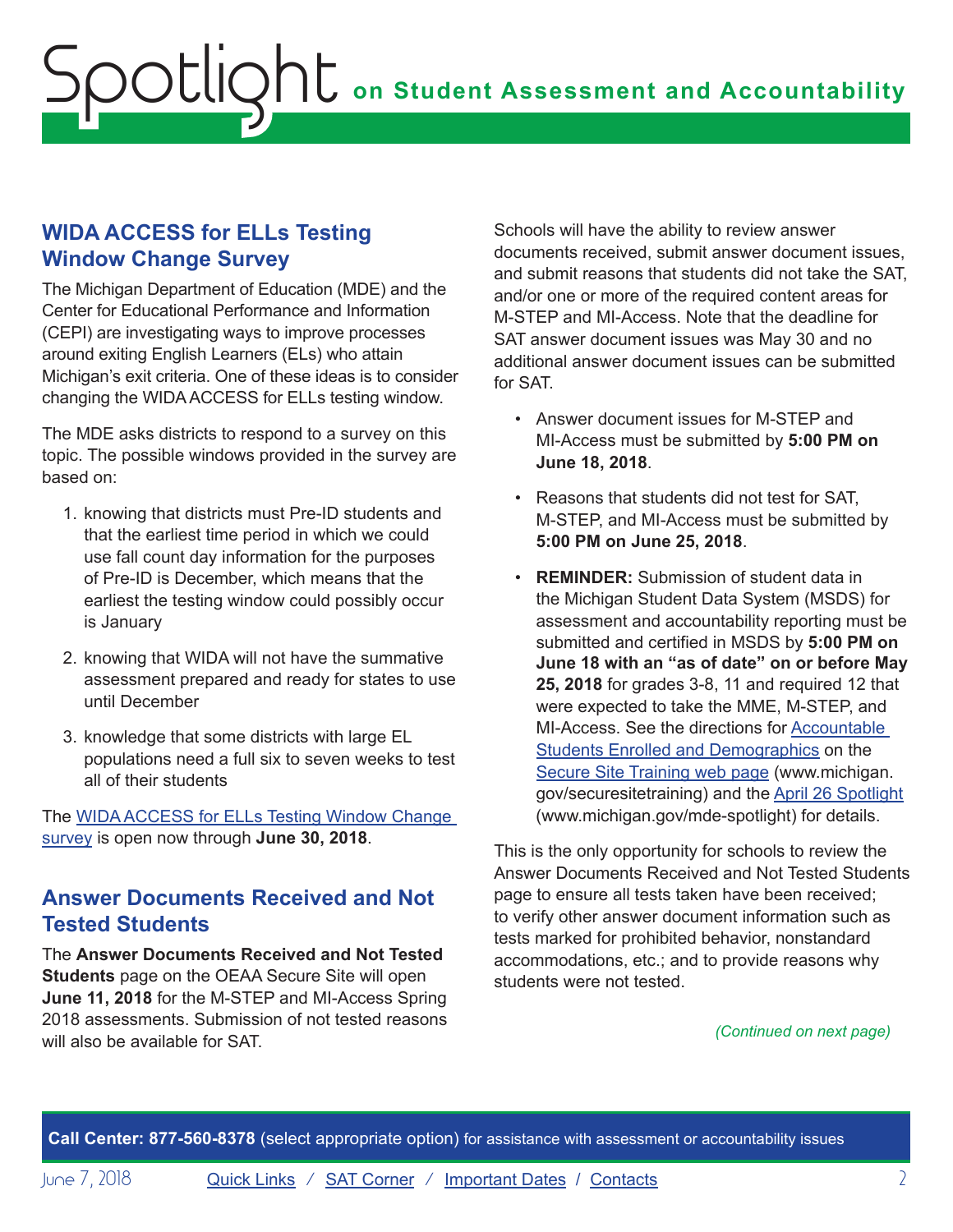#### <span id="page-2-0"></span>**New this year!**

- You can submit not tested reasons and report answer document issues from the new Answer Documents Received and Not Tested Students page.
- Students for whom the school is accountable will be listed on the screen whether the student was tested or not.
	- $\cdot$  If a student is included as accountable but is not currently enrolled, they should be exited in the Michigan Student Data System (MSDS) with an "as of date" on or before May 25, 2018 and submitted/certified by 5:00 pm on June 18, 2018. Details for **Accountable Students** [Enrolled and Demographics](https://www.michigan.gov/documents/mde/Accountable_Students_Enrolled_and_Demographics_621314_7.pdf) are available on the [Secure Site Training web page](http://www.michigan.gov/securesitetraining) (www. michigan.gov/securesitetraining) and the [April 26 Spotlight](https://www.michigan.gov/documents/mde/Spotlight_4-26-18_621546_7.pdf) (www.michigan.gov/mdespotlight).
	- $\cdot$  If a school is not accountable for a student but the student did test at the school, the student will show as tested.
	- $\bullet$  Students for whom the school is accountable for yet tested elsewhere, will display and the tested building will be identified.

It is strongly suggested that you read the [Answer](https://www.michigan.gov/documents/mde/Answer_Documents_Received_and_Not_Tested_Students_instructions_623116_7.pdf)  [Documents Received and Not Tested Students](https://www.michigan.gov/documents/mde/Answer_Documents_Received_and_Not_Tested_Students_instructions_623116_7.pdf) instructions on the [Secure Site Training web page](http://www.michigan.gov/securesitetraining) (www.michigan.gov/securesitetraining). This document will walk you through the process, giving pointers on what to look for, how to report issues, and how to fix an error when possible, along with helping to identify possible issues. A list of the various not tested reasons available for submission on the Students Not Tested report is also available in the instructions.

### **M-STEP Testing Times**

How long does testing take? The Michigan Department of Education (MDE) provides timing estimates in advance. Now that testing is over, there is data available for Spring 2018 actual testing times.

The table shows median testing times for online testing only, but there is no reason to think the paper test times are substantially different. Also, these are times spent in the test itself, not logging in, listening to instructions, or taking breaks.

| <b>M-STEP Median Testing Times</b><br>(in minutes) |       |       |         |  |
|----------------------------------------------------|-------|-------|---------|--|
|                                                    | 2017  | 2018  | Change  |  |
| ELA <sub>3</sub>                                   | 114.0 | 105.5 | $-8.4$  |  |
| ELA <sub>4</sub>                                   | 118.1 | 109.8 | $-8.2$  |  |
| ELA <sub>5</sub>                                   | 154.4 | 114.1 | $-40.3$ |  |
| ELA <sub>6</sub>                                   | 125.5 | 114.7 | $-10.8$ |  |
| ELA <sub>7</sub>                                   | 124.2 | 105.0 | $-19.2$ |  |
| ELA <sub>8</sub>                                   | 129.7 | 99.3  | $-30.4$ |  |
| Math 3                                             | 111.2 | 64.4  | $-46.8$ |  |
| Math 4                                             | 123.8 | 72.2  | $-51.6$ |  |
| Math 5                                             | 122.6 | 76.0  | $-46.6$ |  |
| Math 6                                             | 120.1 | 78.4  | $-41.7$ |  |
| Math 7                                             | 121.5 | 79.2  | $-42.3$ |  |
| Math 8                                             | 90.3  | 74.8  | $-15.5$ |  |

*(Continued on next page)*

**Call Center: 877-560-8378** (select appropriate option) for assistance with assessment or accountability issues

June 7, 2018 **[Quick Links](#page-0-0)** / **[SAT Corner](#page-4-1)** / **[Important Dates](#page-6-1)** / **[Contacts](#page-7-1)** 3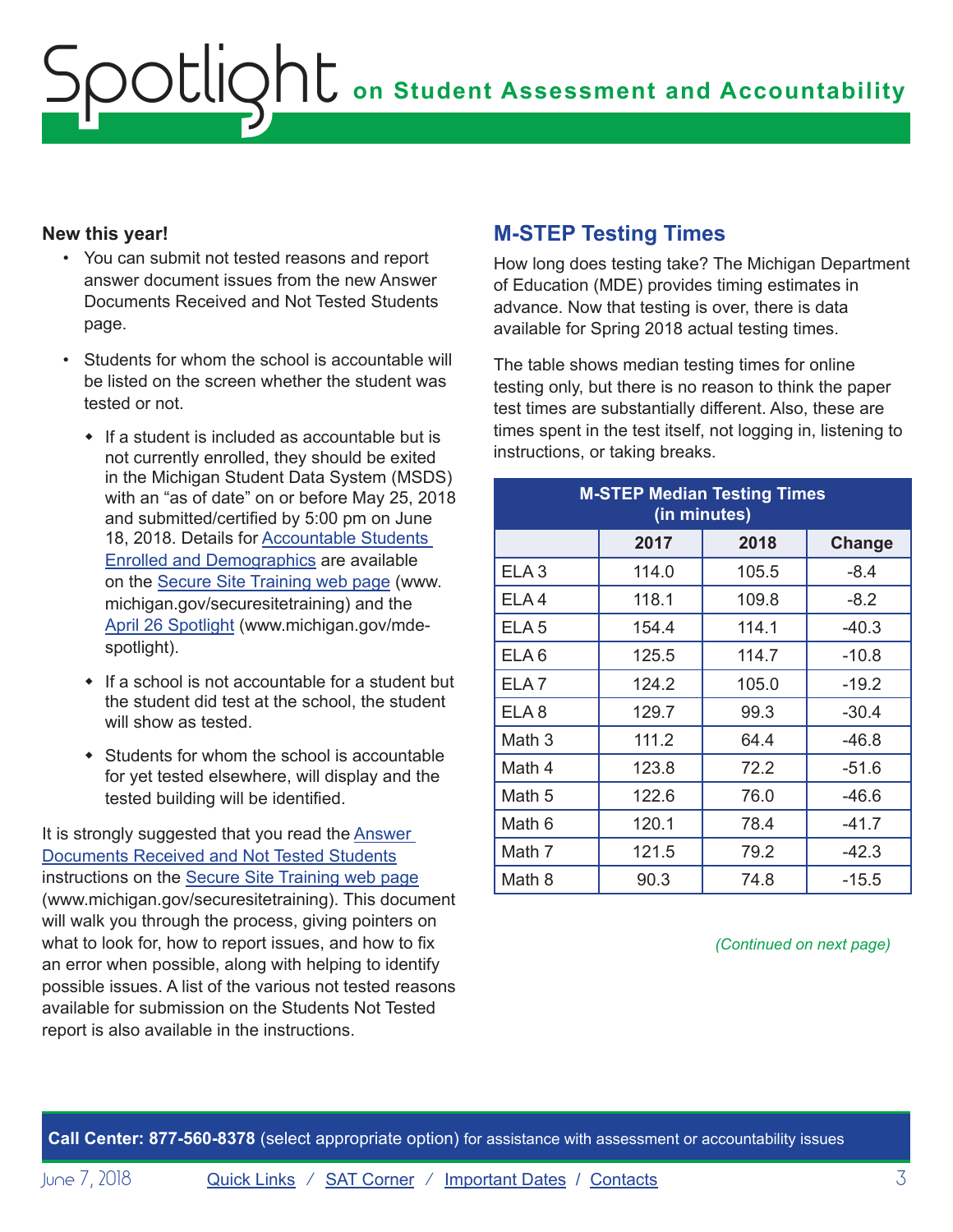# **on Student Assessment and Accountability** Spotlight

The graph gives a comparison between this year and the first year of M-STEP in 2015, combining all subject areas.



The MDE's estimated times are somewhat higher than the median so test administrators can plan testing around when most students will be done. There will always be some students who complete the test very quickly, and some who take a very long time, so you need to plan for those, too.

Later this year, the MDE will use these testing times, plus any tweaks to the test, to update the estimates in the 2018-2019 Guide to State Assessments. The MDE will also publish a more detailed look at testing times to help inform your planning.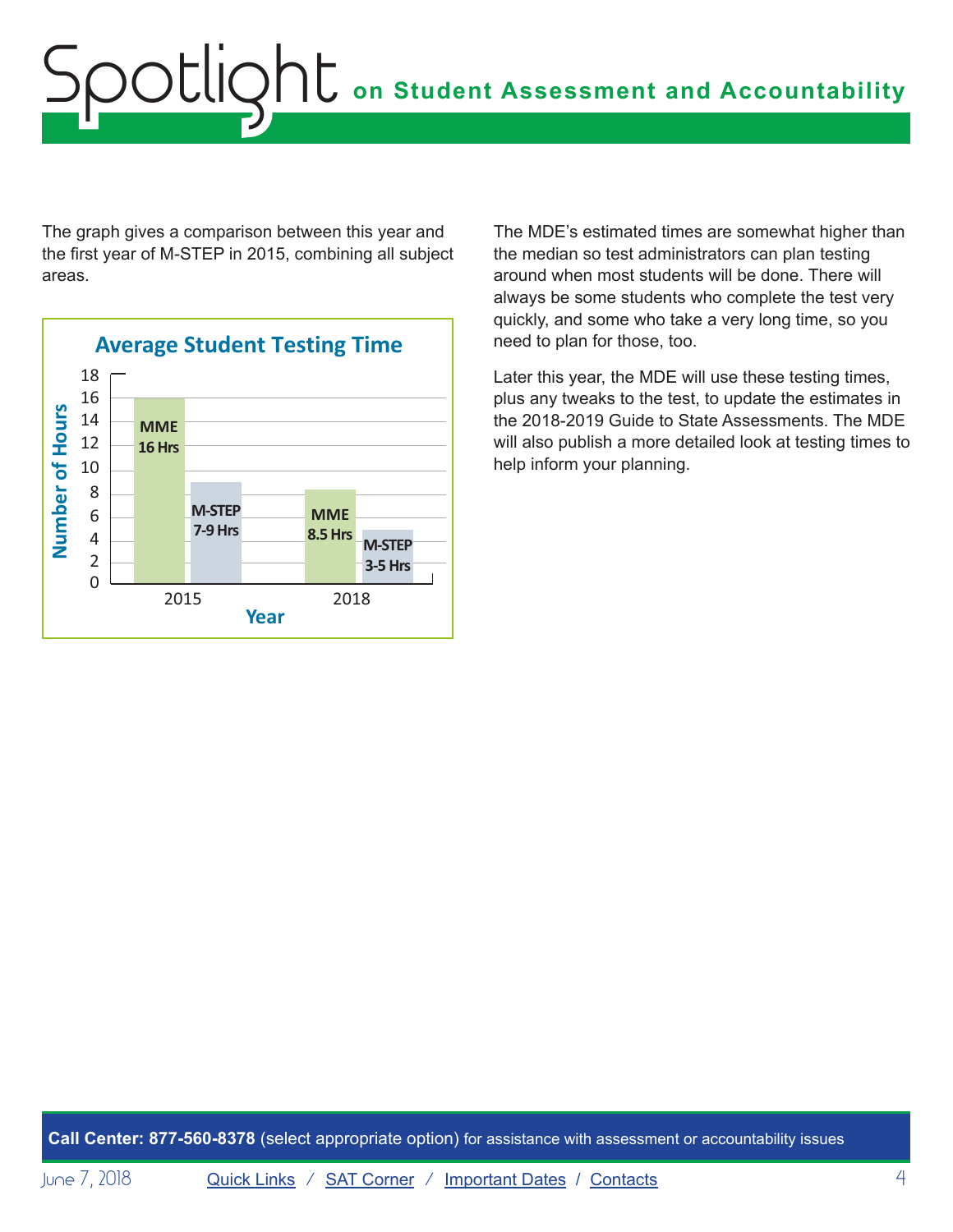# <span id="page-4-0"></span>**on Student Assessment and Accountability** Spotlight

# <span id="page-4-1"></span>Corner

 *Information on SAT*™*, PSAT 8/9*™*, and PSAT10*™ *provided by the College Board*

### **Questions about Spring PSAT 8/9, PSAT 10, or SAT?**

- call the Michigan Educator Hotline: 866-870-3127 (select Option 1)
- email [michiganadministratorsupport@](mailto:michiganadministratorsupport%40collegeboard.org?subject=) [collegeboard.org](mailto:michiganadministratorsupport%40collegeboard.org?subject=)

# **Spring 2019 Testing**

The PSAT 8/9 will be administered to 8th graders in place of the M-STEP English Language Arts (ELA) and mathematics assessments in Spring 2019 and will be administered as a paper/pencil assessment. Grade 8 students will continue to take the M-STEP science and social studies as online assessments. The M-STEP ELA and mathematics tests will still be available as optional assessments in Spring 2019 for those schools wanting to administer them.

• Schools must administer the PSAT 8/9 for 8th grade and SAT with Essay on April 9,

2019 (\*unless students are approved with accommodations that designate them to test in the accommodated testing window).

- Schools must administer the PSAT 8/9 for 9th grade and PSAT 10 on April 9, April 10, or April 11, 2019 (\*unless students are approved with accommodations that designate them to test in the accommodated testing window).
	- $\bullet$  Schools can choose which of the three initial test dates works best for them. Schools do not need to notify MDE or the College Board of which date is being chosen.
	- $\bullet$  The same grade must test on the same day at the same time.
	- $\bullet$  Schools can administer tests for multiple grades in one day.
	- $\bullet$  All students except those who are absent (or testing in the accommodated window) are expected to test on the initial test day.

| <b>2019 Test Dates</b> |                    |                                            |                                               |  |
|------------------------|--------------------|--------------------------------------------|-----------------------------------------------|--|
| <b>Test</b>            | <b>Initial</b>     | <b>Makeup Test</b><br><b>Opportunities</b> | <b>Accommodated</b><br><b>Testing Window*</b> |  |
| PSAT 8/9 for grade 8   | April 9            | April 10-16<br>April 23-24                 | April 9-23                                    |  |
| PSAT 8/9 for grade 9   | April 9, 10, or 11 | April 10-16<br>April 23-24                 | April 9-23                                    |  |
| PSAT <sub>10</sub>     | April 9, 10, or 11 | April 10-16<br>April 23-24                 | April 9-23                                    |  |
| <b>SAT with Essay</b>  | April 9            | April 23                                   | April 9-23                                    |  |

*(Continued on next page)*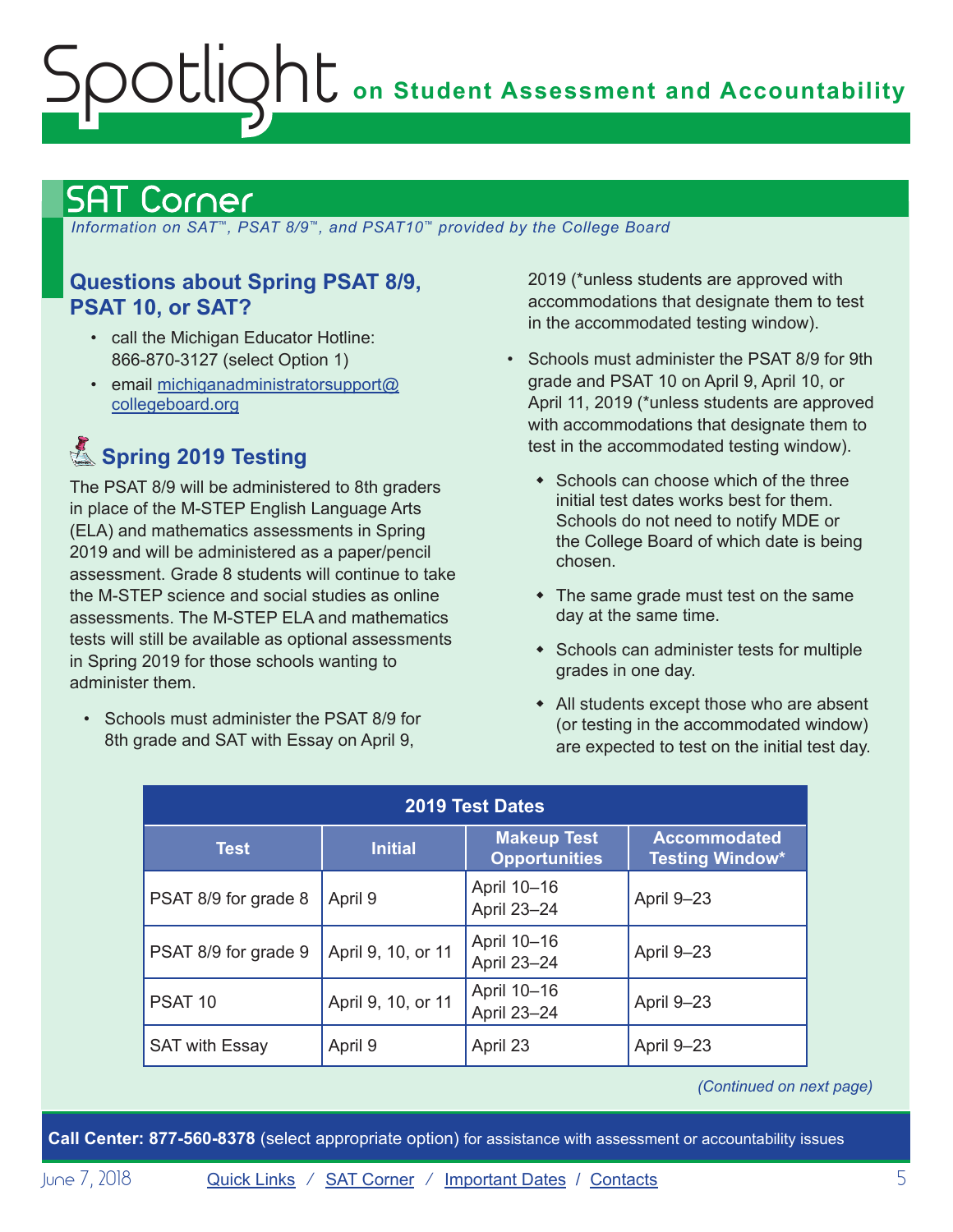- Schools can flexibly schedule students who miss the initial test day for PSAT 8/9 for 8th grade, PSAT 8/9 for 9th grade, and PSAT 10 for a makeup between April 10-16 and/or April 23-24.
- Students who miss the primary test day for SAT with Essay must take the makeup on April 23.
- Afternoon testing is allowed for PSAT 8/9 for 8th grade, PSAT 8/9 for 9th grade, and PSAT 10. No request or approval is necessary. Afternoon testing is NOT available for SAT with Essay.
- 8th and 9th graders can test in the same room in Spring 2019, but please note this may change in future years.
- **All** students with approved accommodations taking the PSAT 8/9 for 8th grade, PSAT 8/9 for 9th grade, and the PSAT 10 can flexibly be scheduled any time in the accommodated testing window.
- Students with approved accommodations taking the SAT with Essay, as designated on the Nonstandard Administration Report (NAR) in SSD Online, can flexibly be scheduled any time in the accommodated testing window.

# **PSAT 8/9 for 8th Grade Webinar**

If you were not able to attend the PSAT 8/9 for 8th grade webinar on May 22, the presentation will be posted on the [Michigan College Board web page](http://www.collegeboard.org/michigan) (www.collegeboard.org/michigan) no later than **June 11, 2018**.

# Reminders **Counselor Workshops**

Recently, Michigan counselors or other school personnel may have received an email about the College Board's Counselor Workshops, which traditionally take place in the fall. These workshops provide information about College Board assessments and programs from a **national** perspective. The Counselor Workshops for Michigan will be scheduled in September of 2018. For the past three years, the College Board Michigan field team has also presented Implementation Workshops on the same days as the Counselor Workshops to provide information about the Michigan administration of the SAT Suite of Assessments as a part of MME.

This year, the College Board Michigan field team will schedule the Implementation workshops later. This will allow us to provide the most up-to-date and comprehensive information on the Michigan administration, including the most accurate information on the implementation of the PSAT 8/9 in 8th grade in the spring of 2019.

- Middle school educators should not sign up for the national Counselor Workshops – rather they should attend the Implementation Workshops that will be held later in the fall.
- High school staff should be represented at **both** kinds of workshops. Registration links for the Implementation Workshops will be in Spotlight once the scheduling is completed.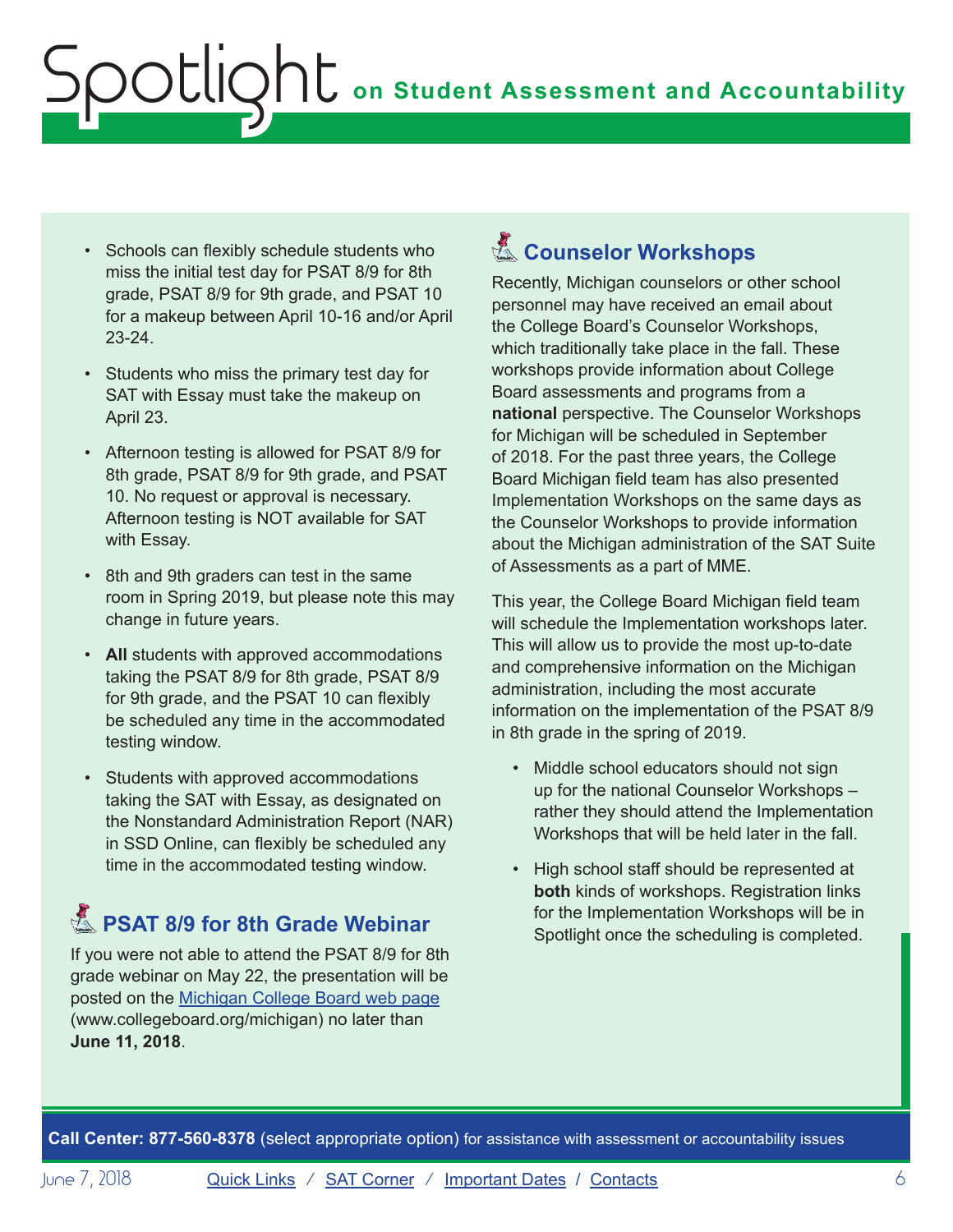<span id="page-6-0"></span>

# <span id="page-6-1"></span>**Important Dates**

## **June 2018**

#### **June 11–18, 2018 (5:00 PM DEADLINE):**

• **M-STEP and MI-Access:** Answer Document Verification window

#### **June 11–25, 2018 (5:00 PM DEADLINE):**

• **SAT, M-STEP, and MI-Access:** Not Tested Students window

#### **Week of June 25, 2018:**

• **SAT with Essay** results released through the [College Board K-12 Score Portal](https://k12reports.collegeboard.org/login)

# **July–August 2018**

#### **Week of July 8, 2018:**

• **PSAT 10 and PSAT 8/9 for 9th grade** results through the [College Board K-12 Score Portal](https://k12reports.collegeboard.org/login)

#### **August 6–10, 2018:**

• Receive printed **ACT WorkKeys** reports